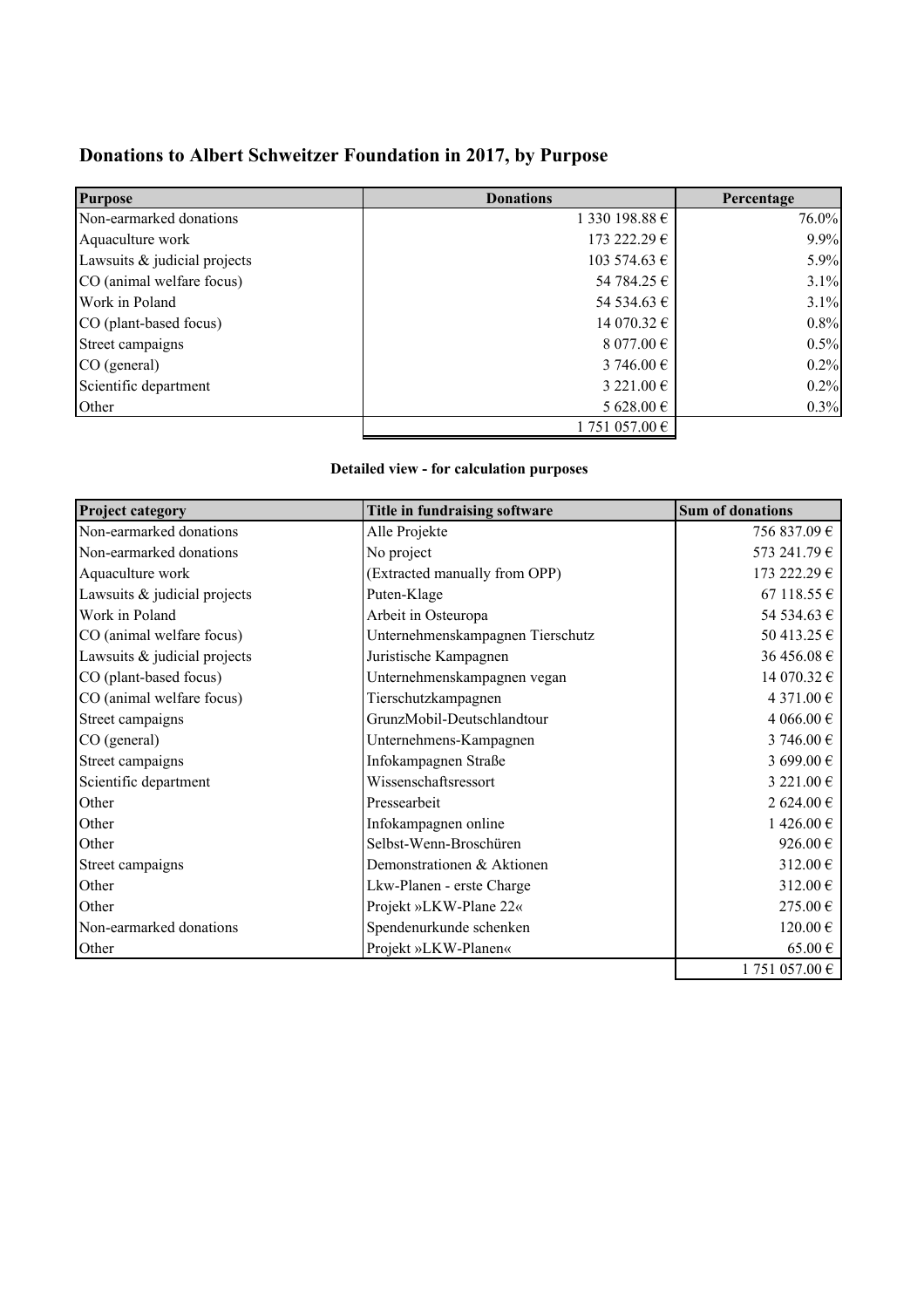## **Approximate Costs at ASF, first half of 2018**

| <b>Category</b>                   | <b>Costs</b>          | Pct.   | <b>Thereof staff</b> |
|-----------------------------------|-----------------------|--------|----------------------|
| Corporate outreach                | 300 832 $\varepsilon$ | 40.3%  | 229 211 €            |
| Consumers                         | 153 529 €             | 20.5%  | 118 234 €            |
| Lawsuits & judicial projects      | 90 917 $\varepsilon$  | 12.2%  | 3 967 €              |
| Knowledge management & evaluation | 81 223 €              | 10.9%  | 72 976 €             |
| Multipliers                       | 23 227 $\varepsilon$  | 3.1%   | 20 463 €             |
| Administration & other            | 97 560 $\varepsilon$  | 13.1%  | 77 152 $\epsilon$    |
| <b>Total</b>                      | 747 287 €             | 100.0% | 522 003 €            |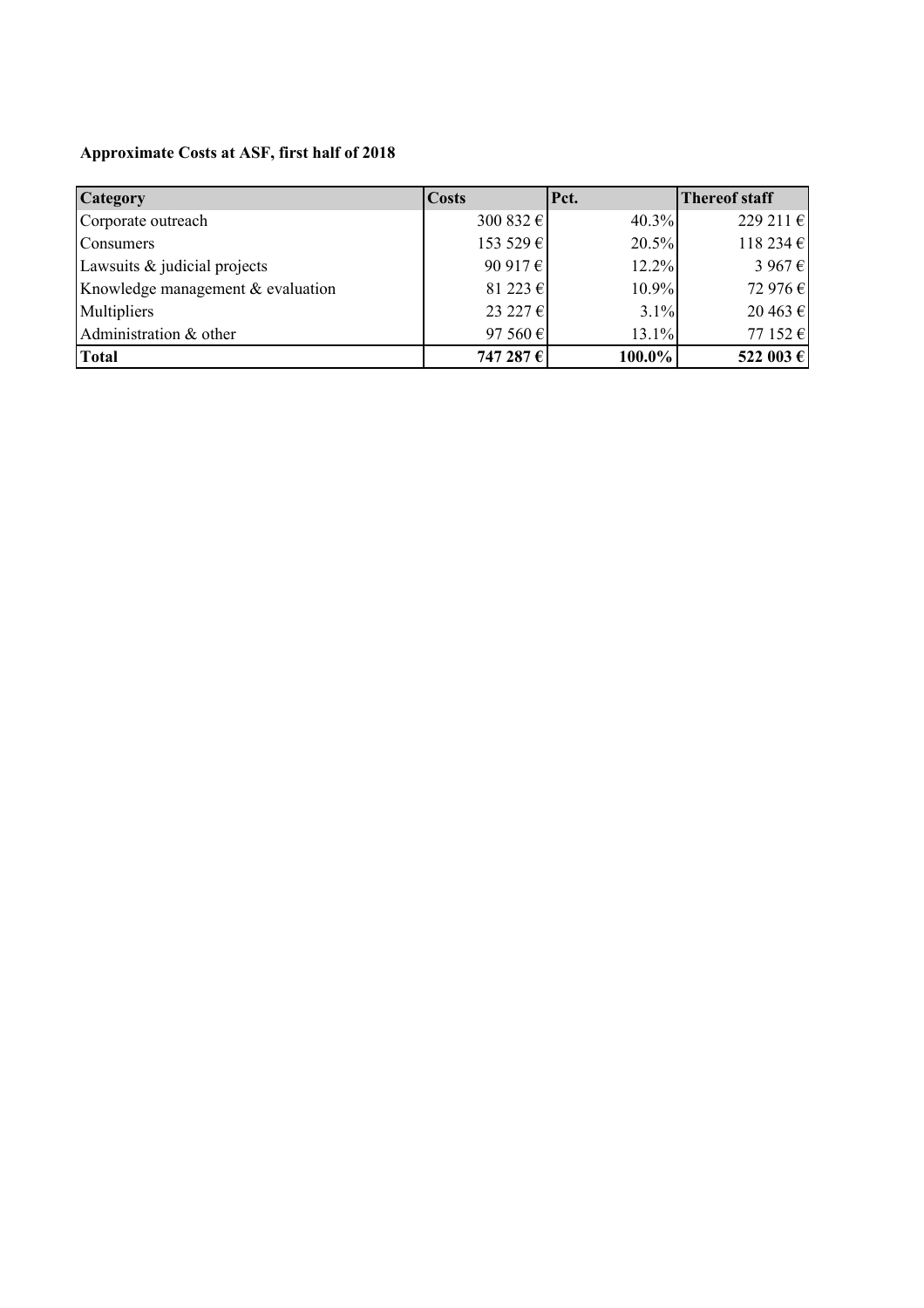### **Room for funding**

| Area of work                                                         | <b>Costs</b> |
|----------------------------------------------------------------------|--------------|
| Expansion to CH                                                      | 250 000 €    |
| Expansion to HU                                                      | 100 000 €    |
| Starting to work on meat reduction                                   | 150 000 €    |
| Increasing our aquaculture budget                                    | 100 000 €    |
| <b>Additional lawsuits</b>                                           | 200 000 €    |
| Pressure campaigns broilers (on-/offline) $\&$ additional campaigner | 190 000 €    |
| Generating more leads (for fundraising and pressuring companies)     | 100 000 €    |
| Better IT and server structure $+$ additional IT & web hire          | 80 000 $\in$ |
| New hire for communications department (Facebook Messenger)          | 40 000 €     |
| Salary increases                                                     | 90 000 €     |
| <b>Total</b>                                                         | 1 300 000 €  |